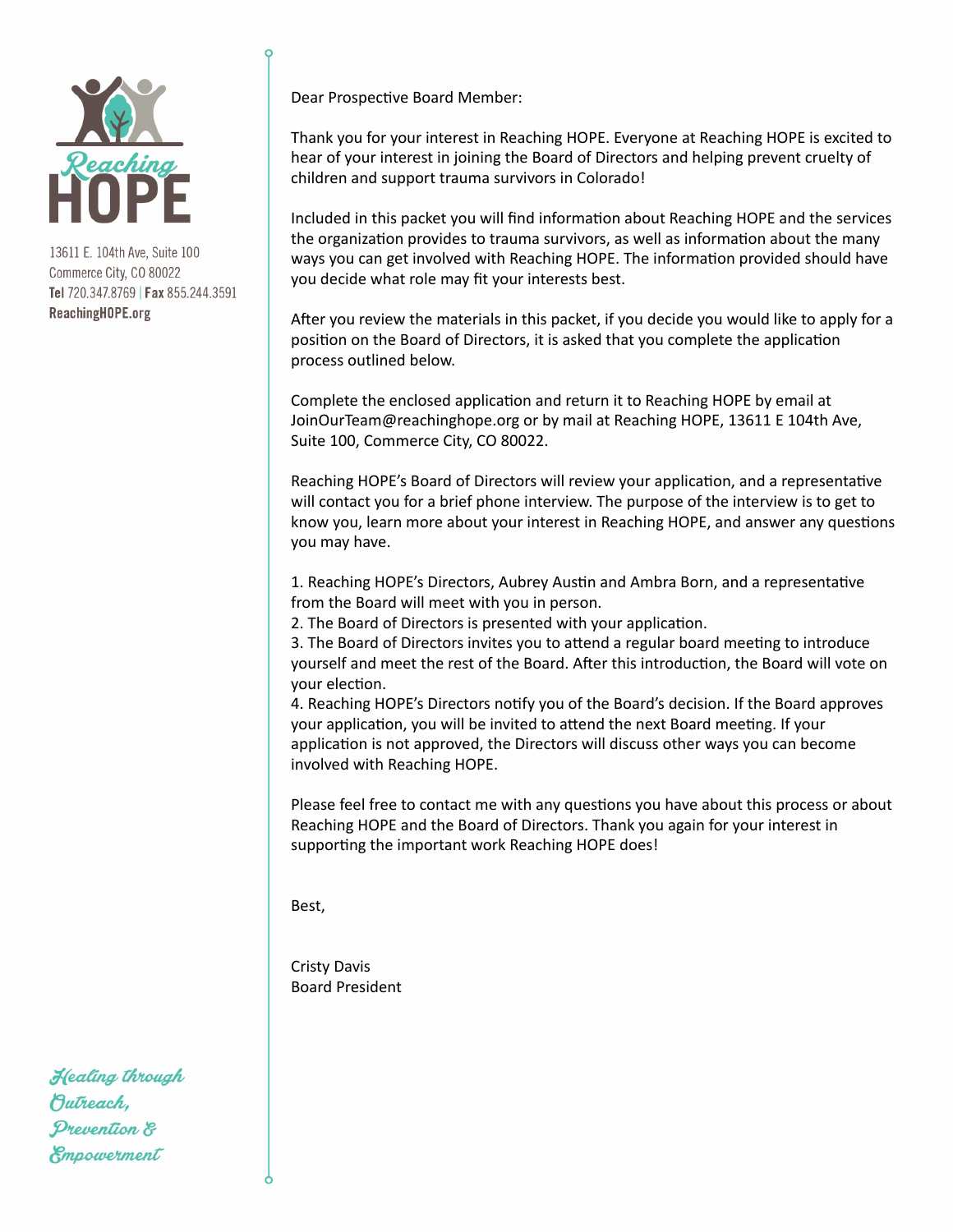

### **Mission**

Reaching HOPE provides compassionate mental health services that support trauma survivors in ending the intergenerational cycle of violence. Reaching HOPE supports children, adults, and families in Healing from interpersonal trauma through Outreach to those currently impacted, Prevention efforts for those at risk, and Empowerment of those making the journey from victim to survivor. Reaching HOPE aspires to protect future generations through empowering today's families to end the cycle of violence and strive for a safe and peaceful community.

### **Vision**

. 

Reaching HOPE aspires to protect future generations through empowering today's families to end the cycle of violence and strive for a safe and peaceful community.

#### **Core Vales**

**Trauma survivors matter most in all that we do:** Trauma survivor's healing and safety are first and foremost in all activities, decisions and actions carried out by the organization. Trauma survivors deserve to find peace through emotional healing, safety through empowerment, and hope through healthy relationships. We believe that each individual has unique strengths that empower them to make the journey from a victim to a survivor. Our work is always survivor-centered, family inclusive, trauma-informed, and empowerment focused.

We strive to break the cycle of violence: We are driven by the hope that helping trauma survivors find emotional healing through bolstering healthy and safe attachment relationships, we increase their protective factors and reduce their risk for future victimization. We have a strong passion for long-lasting intergenerational change that helps guide us in promoting change not only within the therapy room, but outside as well with what matters most-our client's lives and support systems.

**Ethical standards of service:** We have the highest ethical standards that guide us in all of our day-to-day operations and interactions. We are an organization with integrity, high standards, and excellent service. We are committed professional and traumainformed boundaries that create a respectful and safe environment in which clients' personal space, voice, values, decisions, and are respected and empowered. Employees are also critical to achieving this goal; we believe they should be respected and treated as a key aspect of the organization.

**Self-care:** We believe it is important to not only teach, but embody the importance of self-care. Following traumatic events, self-care is critically important to restoring healthy treatment of oneself and the world-view that one deserves such treatment. Our services promote clients' self-value through learning healthy boundaries, creating self-nurturance plans, and increasing help-seeking behaviors from safe family support figures. Similarly, Reaching HOPE staff are encouraged to model and integrate healthy self-care in their work, through use of dedicated work time for self-care activities, strong team unity and support, and a healthy work-life balance with manageable work hours.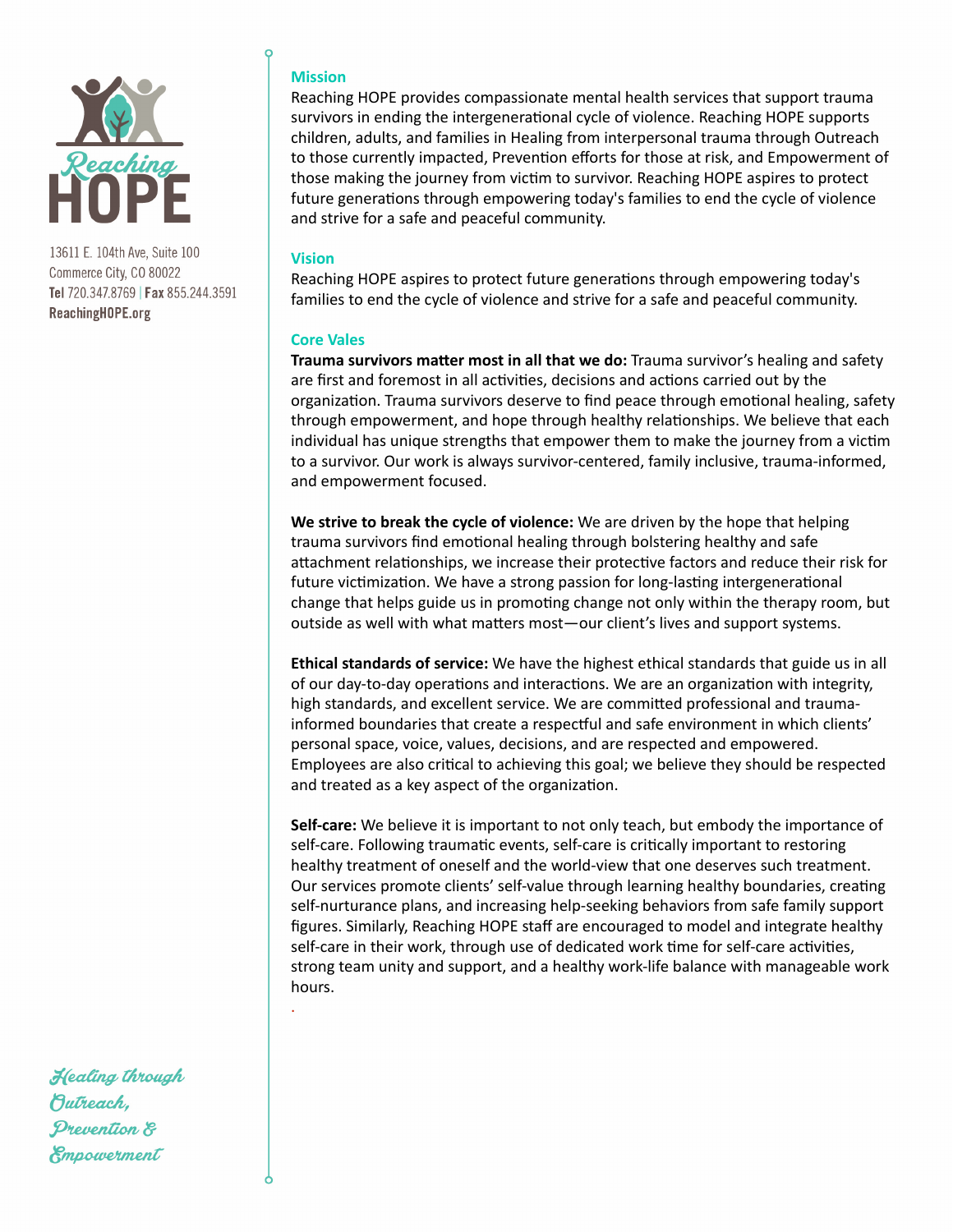

## **Reaching HOPE's History**

Reaching HOPE was founded in 2010 by psychologists, Dr. Ambra Born and Dr. Aubrey Austin. Drs. Austin and Born were passionate about working with trauma survivors throughout their career and understood that trauma such as child sexual abuse and domestic violence impacts not only the victim, but the entire family as well. As such, the Reaching HOPE co-founders believed that survivors deserved access to high quality mental health services that provide healing for the whole family. Drawing upon the complementary experiences of child trauma expert Dr. Born and adult trauma expert Dr. Austin, the Reaching HOPE trauma recovery model for the entire family was created. It utilizes the healing power of healthy family attachment relationships to recover from trauma, create safety and closeness for families, and prevent future trauma by breaking intergenerational cycles of violence. The Reaching HOPE model combines best practice for individual complex trauma survivors as well as foundational models for family therapy. This unique model allows for each family member to receive their own individual therapy with a separate therapist, with the additional flexibility for family members and their therapists to come together for family sessions to establish safety, build coping skills, process trauma, and enhance resiliency. While Reaching HOPE is based in Commerce City, families come from all across Colorado to participate in this model of therapy to build healthier, stronger relationships, heal from trauma, and move forward with resiliency and safety.

### **Reaching HOPE's Goals**

**1.** To increase Reaching HOPE's capacity to reach and serve more trauma survivors and their families to promote healing, safety, and healthy resilience families. **2.** To develop Reaching HOPE's Board of Directors and funding structure to be able to retain and increase staff as well as meet the service needs of trauma survivors . The Board of Directors is critical to the governance and programmatic direction of Reaching HOPE. As a small and growing nonprofit, Reaching HOPE recognizes the need to have a diverse funding structure, which will allow us to serve more trauma survivors in

**3.** To increase awareness of Reaching HOPE's unique family system's model of trauma recovery through publicity, program evaluation and publication, and outreach and prevention efforts.

## **Reaching HOPE's Services and Programs**

### *Trauma Recovery:*

Colorado. 

Reaching HOPE offers a wide range of trauma recovery services aimed at supporting survivors (and their family members) along their journey to find peace, safety, and hope. Trauma often impacts not only victims, but their family and loved ones as well. Our philosophy is that healthy relationships heal and the best way to recover from trauma is to have the support of your trusted loved ones.

Reaching HOPE offers a unique "family systems" approach aimed at bringing together safe family members in a time of need to support one another in the healing process. It is common for each family member to experience a different reaction when a traumatic event has occurred in the family. Families heal best when each family member has both individual time to work through these unique reactions, and time as a family to work on healing and moving forward together. To accomplish this in an efficient way, Reaching HOPE schedules family members to all come in at the same appointment time to either (a) meet with their individual therapists, (b) meet as a group with the whole family and the whole treatment team (i.e., everyone's individual therapists), or (c) split the time doing a combination of both. Services are tailored to meet the family's changing needs on a weekly basis.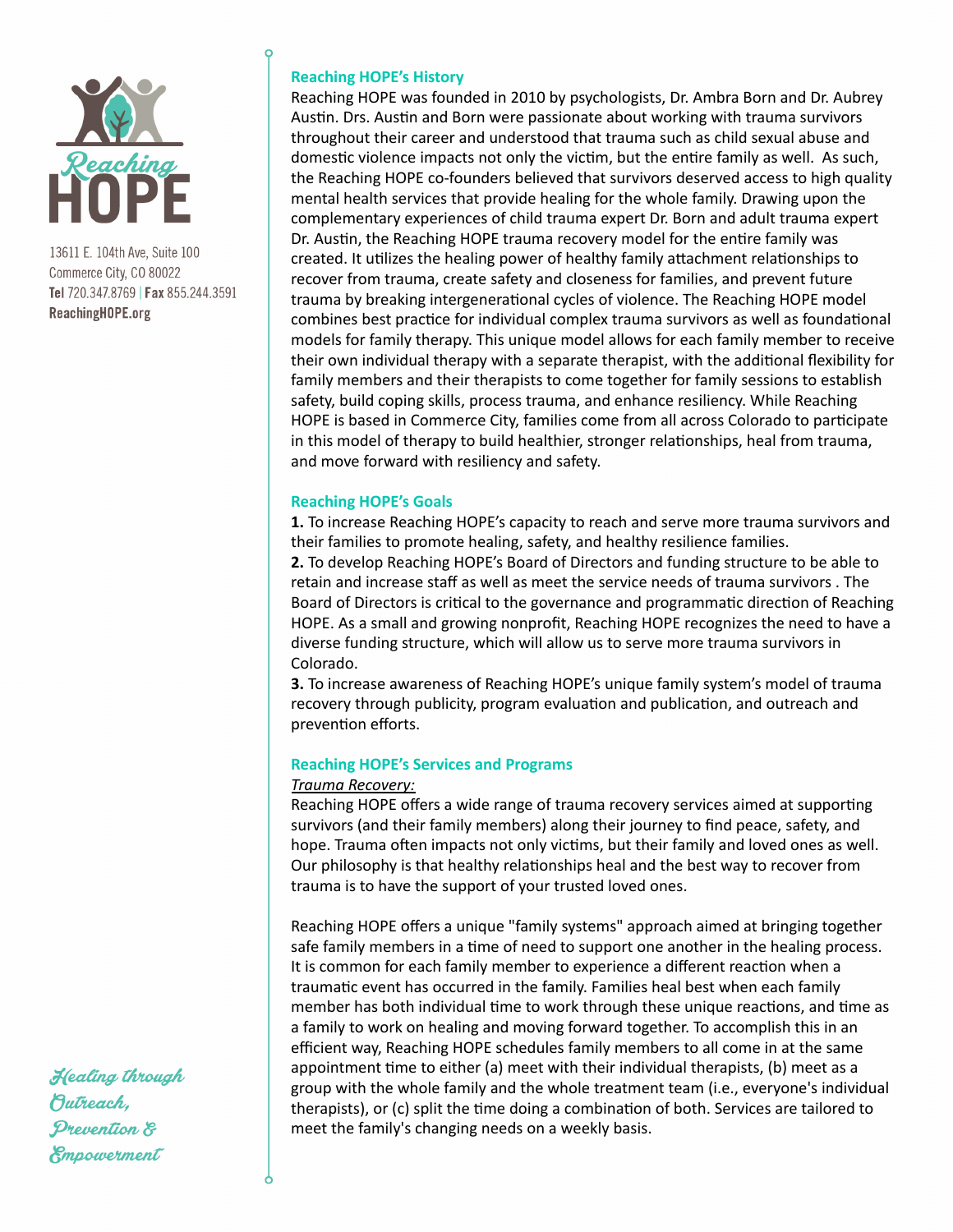

## *Wellness and Prevention:*

Wellness services include individual and family therapy aimed at enhancing personal growth, building healthy relationships, and conquering challenges. Using a strengthsbased approach, Reaching HOPE draws on clients' personal strengths to help them find success with their current goals.

The number one protective factor for keeping kids safe from abuse is education! Our prevention services include classes for children, teens, and parents on sexual education, body safety, and healthy relationships. We help equip children and teens with the information they need to stay safe. We also believe it is vitally important for parents to be a part of these conversations too, so we are here to help parents learn how to comfortably talk to their children about these topics as well.

## *Psychological Evaluations:*

Exposure to trauma can result in a variety of different symptoms. Trauma can impact everything from physical health, mood, impulses, attention and consciousness, thought patterns, behavioral control, sleep, identity, and relationships/attachment. Due to this wide range of symptoms, trauma reactions are often misdiagnosed. Psychologists at Reaching HOPE are specially trained in distinguishing these symptoms from other problems and evaluating for trauma-related disorders. Reaching HOPE provides three different types of psychological evaluations: Psychological Testing, Mental Health Evaluations, and Veteran Disability Evaluations.

### *Training and Supervision:*

Reaching HOPE is committed to the growth of trauma-informed care. We work with students, professionals, and organizations to provide valuable trainings and consultations on trauma-informed care.

Reaching HOPE offers a 1+ year supervised doctoral practicum to students who are in training to become psychologists and are interested in receiving trauma-specific training. Practicum students receive hands-on learning with close and supportive supervision from Reaching HOPE Staff Psychologists. Practicum students get the opportunity work side-by-side with trauma specialists by co-leading family therapy sessions. Practicum students also conduct individual therapy with children, teens, and adults who are impacted by trauma.

Reaching HOPE offers trainings for professionals on a variety of topics related to trauma-integrated care, such as: Domestic Violence Awareness and Prevention, Psychological Responses to Trauma, Complex PTSD in Family Systems, Relationship Violence in Adolescent Families, and Breaking the Parallel Process of Helplessness for Providers. 

Psychologists at Reaching HOPE are also available to consult with organizations on how to start integrating trauma-informed care into their agency. Frequently requested consultation topics include: Creating and implementing trauma recovery services, Educating staff on trauma-informed practices, and Addressing and preventing vicarious trauma and burnout.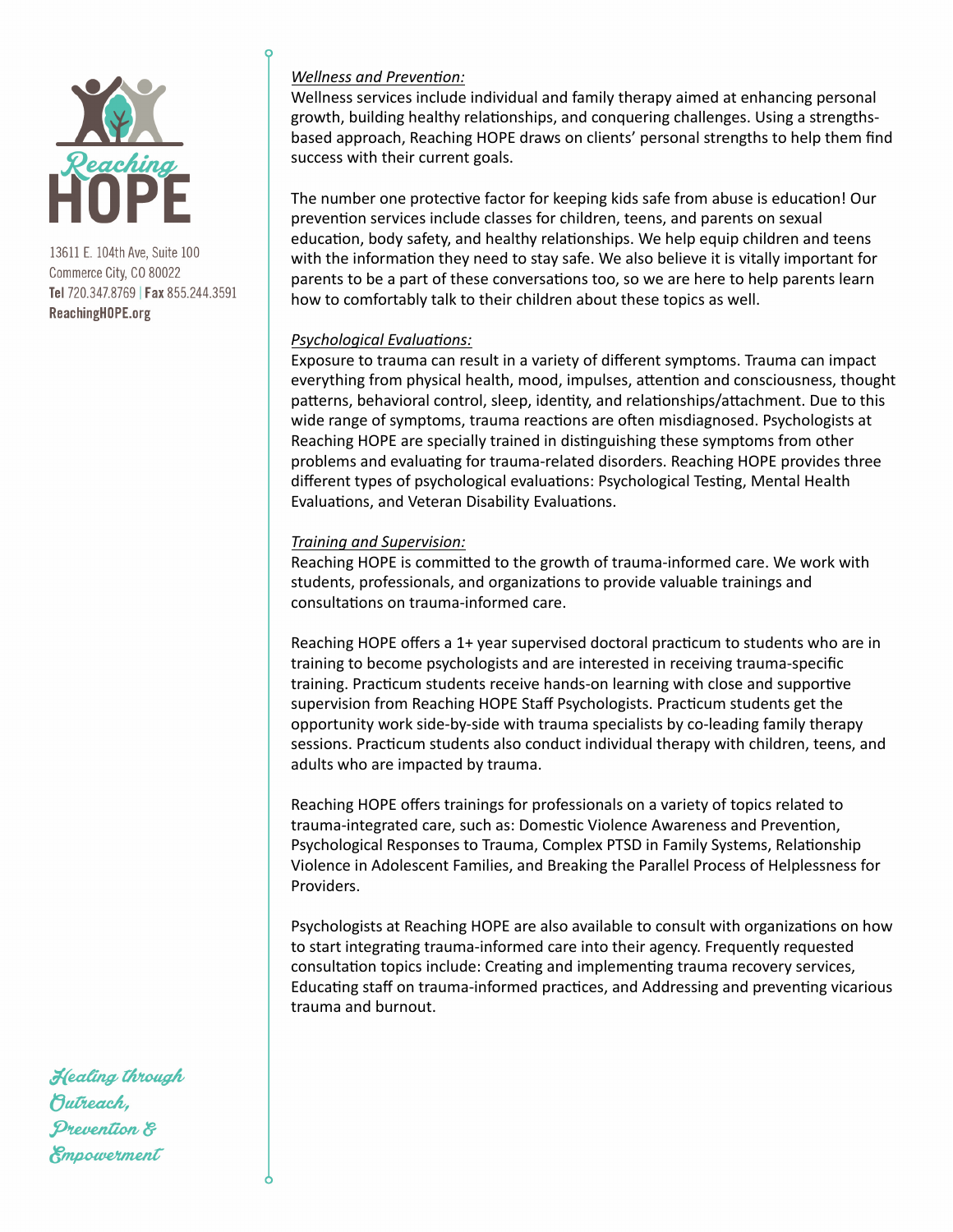

## **Board of Directors**

### Mrs. Cristy Davis  $-$  Board President

Mrs. Cristy Davis is a former mental health clinician with experience providing services to low-income families, including trauma survivors. She has a passion for nonprofit work and grant writing.

### Dr. Amy Milkavich - Treasurer

Dr. Amy Milkavich is a licensed psychologist at Lutheran Spine Center at Denver West. She is experienced in community mental health, health psychology, and integrative care. 

### Dr. Lisa Bobby  $-$  Secretary

Dr. Lisa Bobby is a licensed marriage and family therapist and founder of Growing Self. She is passionate about the helping profession and enhancing healthy relationships.

### Mrs. Niceta Bradburn - Board Member

Mrs. Niceta Bradburn is an Attorney and Counselor at Law with the Harris Law Firm. Her current practice focuses on divorce, parental rights allocation, and child advocacy. She has served as a Guardian Ad Litum and is known for her advocacy for children in the court system.

### Dr. Sarah Gillingham - Board Member

Dr. Sarah Gillingham is a licensed psychologist at Health and Human Services. She is experienced and passionate about serving trauma survivors and their families in need.

### **Reaching HOPE's Directors and Co-Founders**

Dr. Aubrey Austin - Director of Adult Psychological Services Dr. Aubrey Austin is a licensed psychologist who specializes in treating adult survivors of domestic violence, sexual assault, childhood abuse, and other traumas. Dr. Austin earned her Ph.D. in Counseling Psychology from the University of North Texas, with a specialization in marriage and family issues. Over the past 11 years, Dr. Austin has worked with trauma survivors by providing psychotherapy, serving as a first-responder at emergency rooms providing crisis counseling to those recently victimized, and testifying as an Expert Witness in domestic violence for Colorado courts.

### Dr. Ambra Born — Director of Child Psychological Services

Dr. Ambra Born is a clinical psychologist who specializes in working with child, adolescent and family survivors of complex trauma. Ambra received her PsyD in Clinical Psychology, Child and Adolescent Track from The Chicago School of Professional Psychology and has been working with trauma survivors for the past 12 years. She has experience with youth and families from culturally diverse backgrounds and enjoys working closely with foster, adoptive, single, teen, and LGBT parents and families.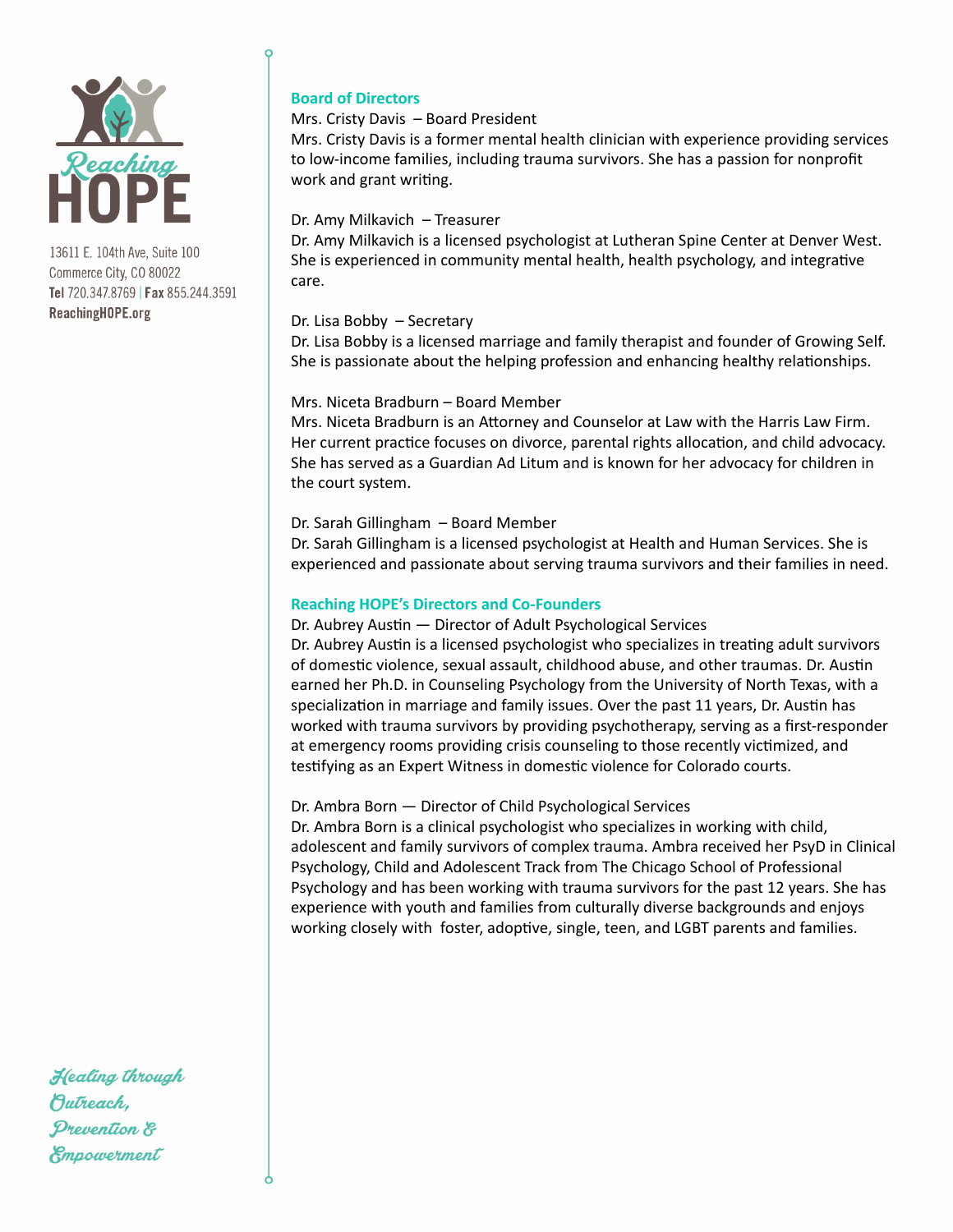

# **2018 Board of Directors Meeting Schedule**

May 22, 2018 June 19, 2018 July 17, 2018 August 14, 2018 September 11, 2018 October 9, 2018 November 13, 2018 December 11, 2018

All meetings will be held at the Reaching HOPE office: *13611 E 104th Ave, Suite 100 Commerce City, CO 80022*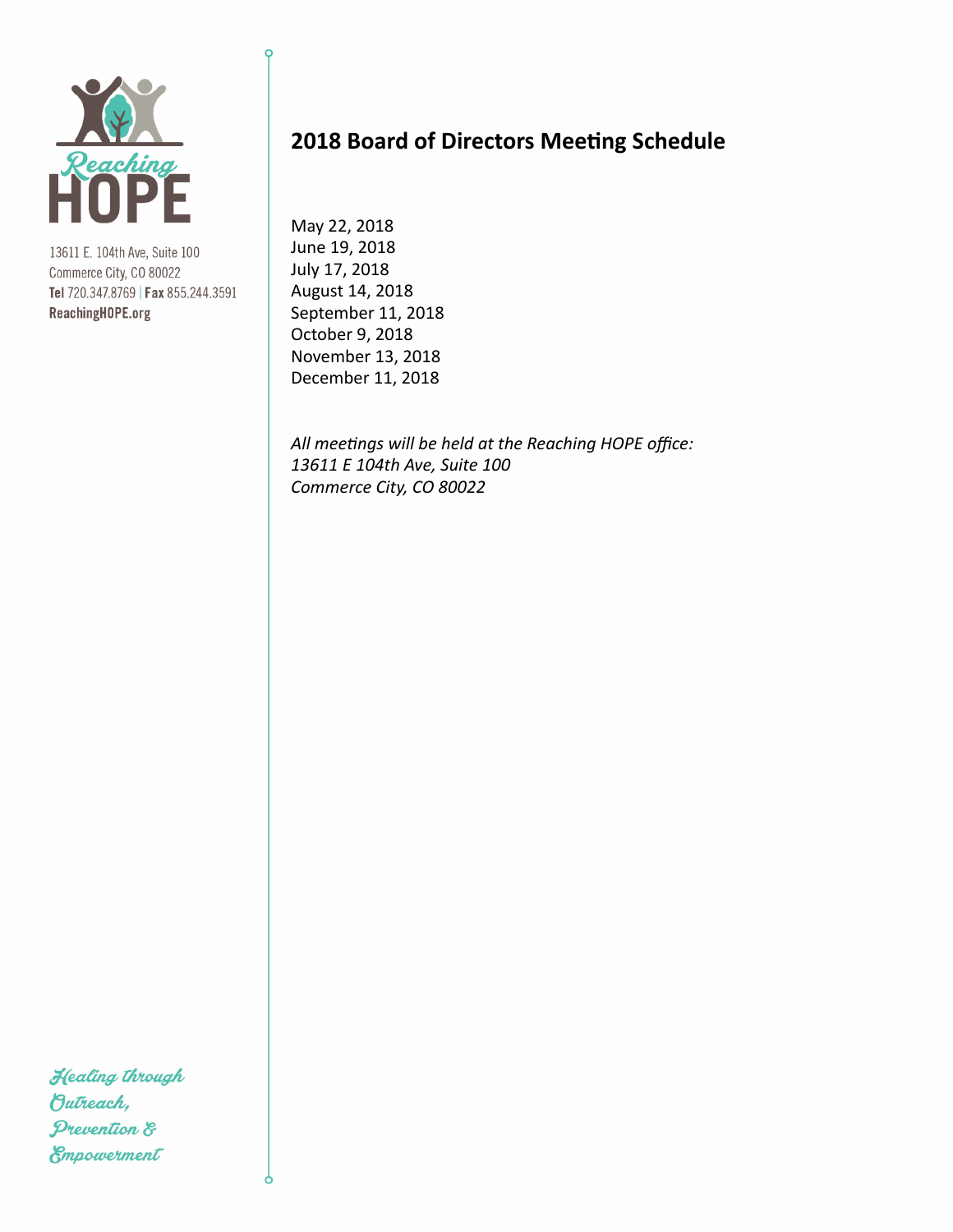

## **Reaching HOPE's Desired Board Positions**

### Governance/Board Experience

Reaching HOPE is seeking a board member who has previous experience serving on non-profit boards of directors and who understands non-profit governance. This board member will ideally have experience with board development and recruitment, as well as have the skill to support and motivate other members to successfully carry out their duties related to organizational planning and oversight. Key qualities this person should bring to the board include passion for prevention of cruelty to children, leadership, contagious energy and an ability to motivate others.

### *Fundraising/Development*

Reaching HOPE is seeking a board member who is committed to expanding and diversifying our funding sources through strategic thinking and leadership. This individual will inspire other board members to engage in fundraising efforts, hold other members accountable for their participation, and act as a mentor and coach to less experienced fundraisers on the Board. Ideally, this board member will have experience doing fundraising and development work for nonprofit organizations.

### *Public Relations/Marketing/Social Media*

Reaching HOPE is seeking a board member with experience and expertise in marketing, social media, public relations, including the use of websites. This board member should have a good understanding of relevant technology, but does not necessarily have to be a technical subject matter expert. This board member should have relationships with people with such knowledge and leverage these connections to help Reaching HOPE develop and carry out a marketing and social media plan.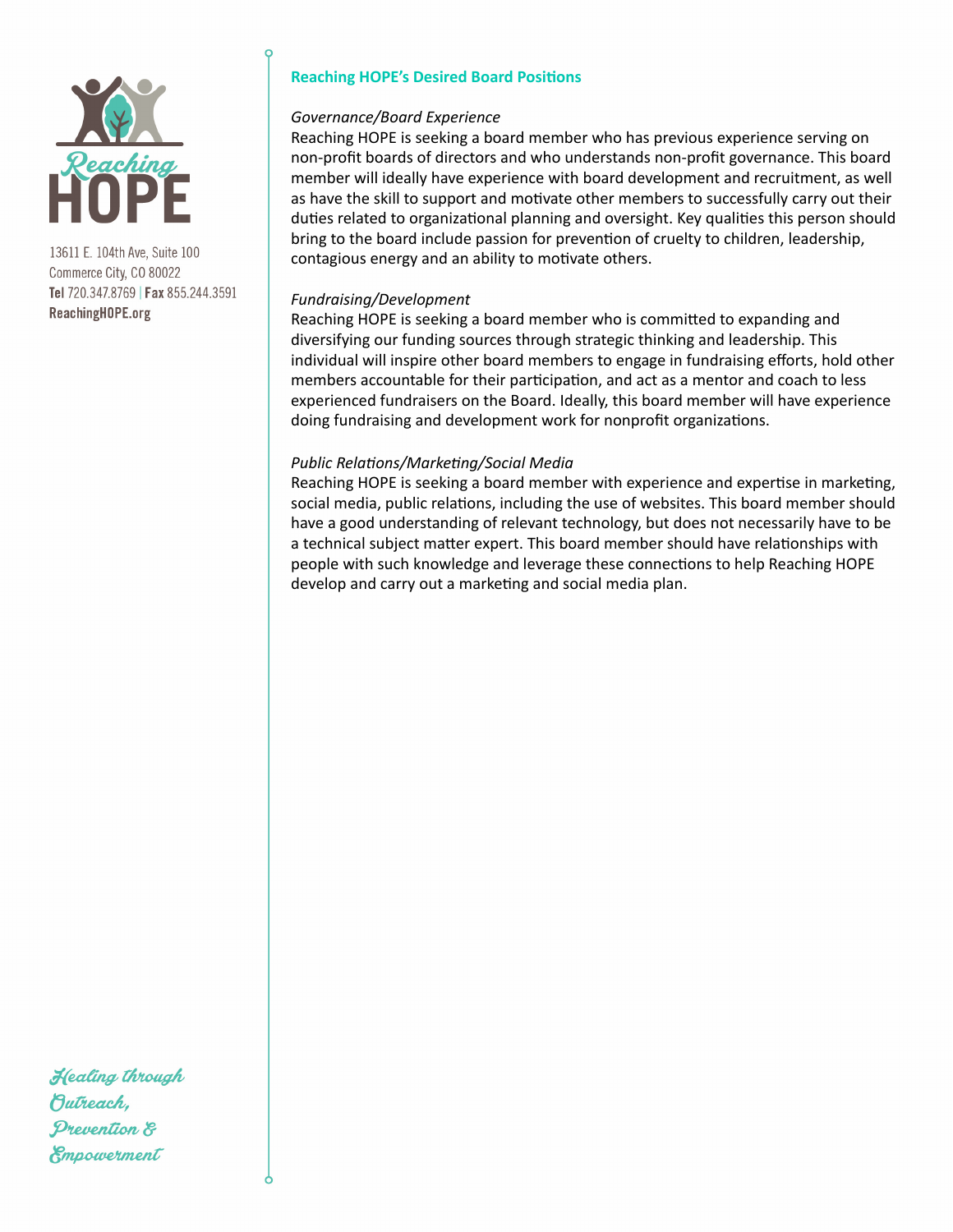

## **Board Member Job Description and Expectations**

### **Role of the Board**

- Acts as the fiduciary and guardian of the organizational assets
- Reviews and approves Reaching HOPE's program budget
- Establishes short- and long-term goals
- Assesses progress toward goals
- Assumes stewardship responsibility for Reaching HOPE's finances
- Sets policies for the overall management and operation of the agency

### **Expectations of Board Members**

- Attend regularly scheduled board meetings
- Review agenda and supporting materials prior to meetings
- Participate in committee work
- Become informed about the policies and programs of Reaching HOPE's
- Participate in fundraising activities and special events sponsored by Reaching HOPE
- Contribute financially according to ability
- Participate in board orientation activities
- Comply with conflict-of-interest and confidentiality policies
- Keep up-to-date on developments in Reaching HOPE's field
- Act as an informed advocate of Reaching HOPE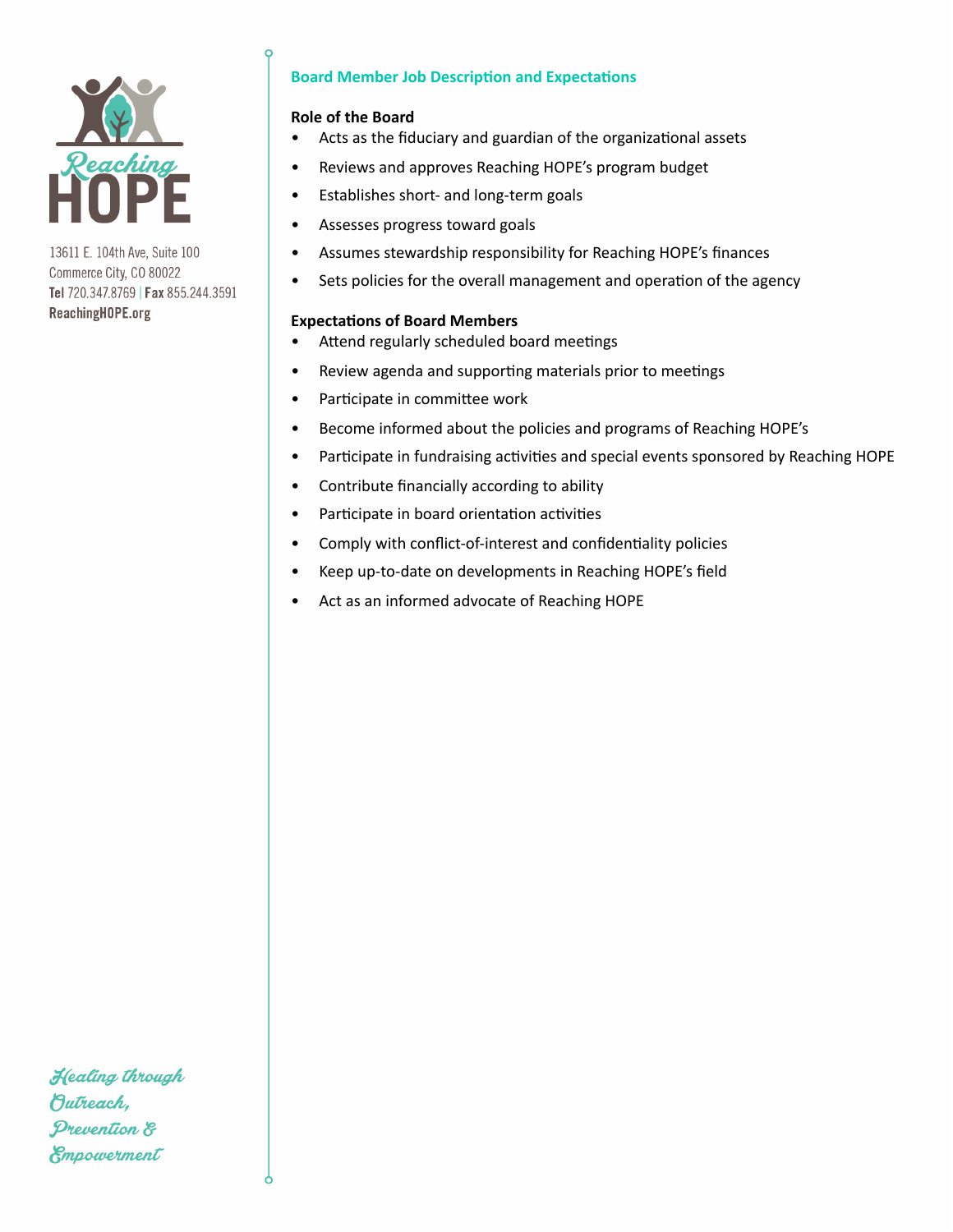

## **Board Member Commitment Agreement**

Reaching HOPE's Board Members are expected to be fully committed to the mission and act in good faith with other board members, staff and volunteers as partners toward achievement of our goals. Please initial next to each item below indicating your agreement to the responsibilities associated with your position as a Board Member for Reaching HOPE.

- I agree to complete an initial four-month probationary period upon election to the Board of Directors.
- I agree to attend Board orientation, strategic planning, and other meetings deemed necessary to fulfill my duties and obligations as a member of the Board.
- I agree to participate in ad-hoc committees, working groups, and projects as needed during my term on the Board.
- I agree to attend at least 75% of regular Board meetings annually.
- I agree to make an annual financial contribution that is significant to me to Reaching HOPE on an annual basis.
- I agree to participate in fundraising activities by attending, promoting, and providing other assistance to ensure the success of fundraising initiatives.
- I agree to fulfill my one-year term.
- I agree to be fiscally responsible for the organization and actively participate in the review, approval and monitoring of the budget as an essential function of the Board.
- I agree to adhere to the bylaws, policies, and procedures set forth by the organization.
- I agree to act in the best interest of the organization at all times.
- I agree to actively promote the work and values of Reaching HOPE in the state of Colorado.
- I agree to submit my resignation if I cannot meet the obligations of the Board responsibilities.

Your signature below indicates your interest in the Board of Directors for Reaching **HOPE.** 

Signature: example of the state of the state of the Date:  $\Box$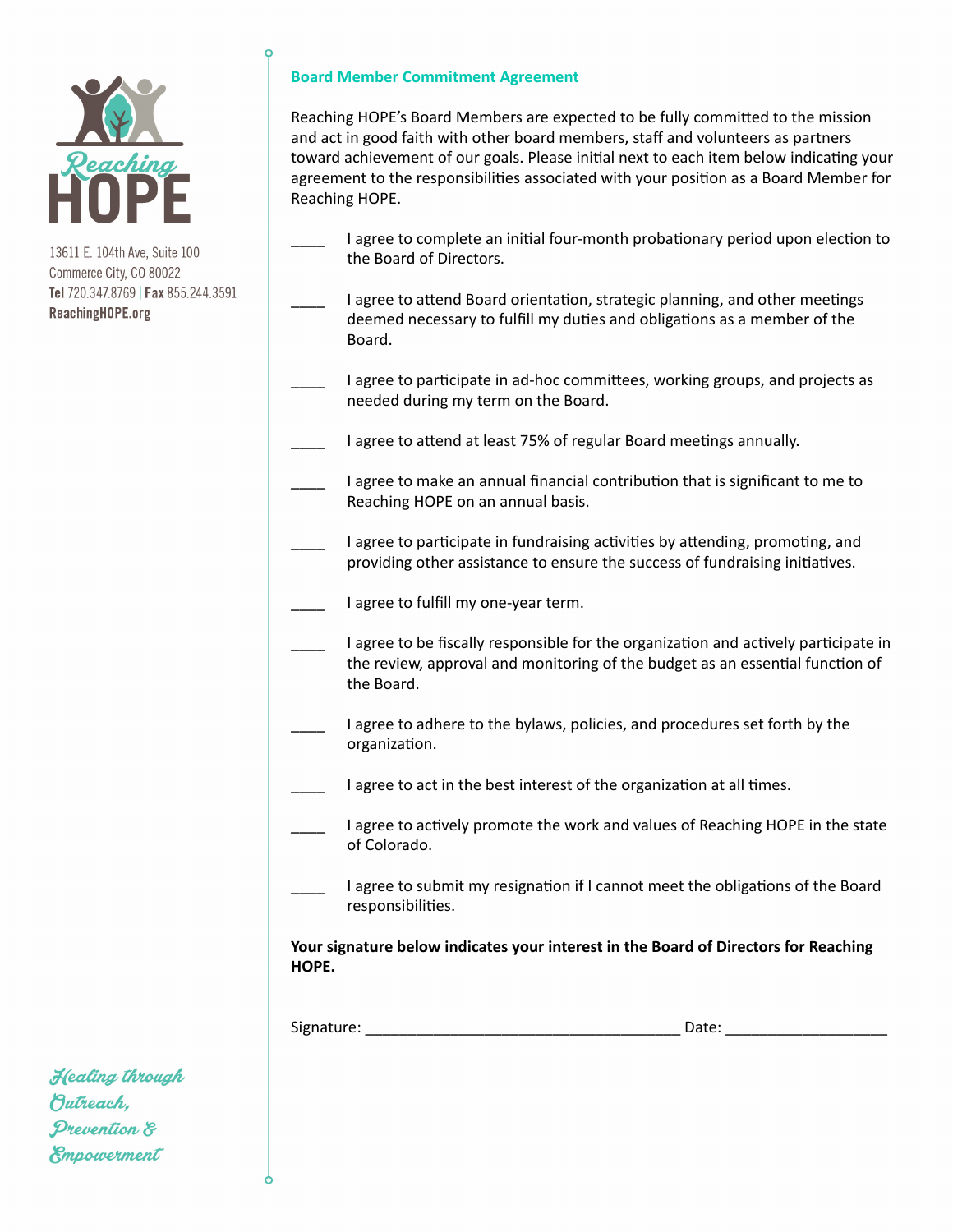

# **Board Member Fundraising Menu**

*…A board that is enthusias4c about fundraising and determined to success virtually guarantees the nonprofit's long-term fiscal health. - Zimmerman Lehman* 

# *DONATE*

Each member is responsible for making their own financial contribution to Reaching HOPE annually, to the extent of their capacity. The dollar amount is far less important than the contribution. However, this donation should be a "stretch" gift, meaning you should feel it, regardless of the amount. If you are going to successfully ask others to give, you need to be able to say that you have given yourself. Other funders, particularly foundations and major donors, will not consider making contributions if the board's own giving is less than 100 percent.

Think about giving even after you are gone. You can make a bequest to Reaching HOPE in your will.

# **PARTICIPATE**

Each member is responsible for helping to plan, support and attend Reaching HOPE fundraising events. We all have different contributions to make. In some cases we might help with planning. In others we might bring attendees, and in others, like the Colfax Marathon, we might participate in the event itself. All of those roles are necessary and important to successful fundraisers for Reaching HOPE.

# SOLICIT DONATIONS FROM FAMILY, FRIENDS AND COLLEAGUES

Most people give because they are asked. Your family, friends and colleagues are most likely to value the same things you do and may give just because you ask or to support your service on the Board of Directors. Personal requests are always best.

- The requests may be made as a part of a campaign in which Reaching HOPE is participating, such as Colorado Gives Day.
- Other requests are more personal in nature, such as asking for donations to Reaching HOPE rather than Birthday or Holiday gifts.
- Another option is a personal matching campaign. Break your donation into multiple amounts and write a check for each amount (if you are giving \$250, write 10 \$25 checks). Send each check to a separate person with a request for them to match it and an envelope that is already stamped and addressed to Reaching HOPE. You can double your donation by doing this.
- Be sure to follow up with anyone who donates, first to thank them, and later to share with them a success story from Reaching HOPE to remind them that their donation mattered to someone specifically.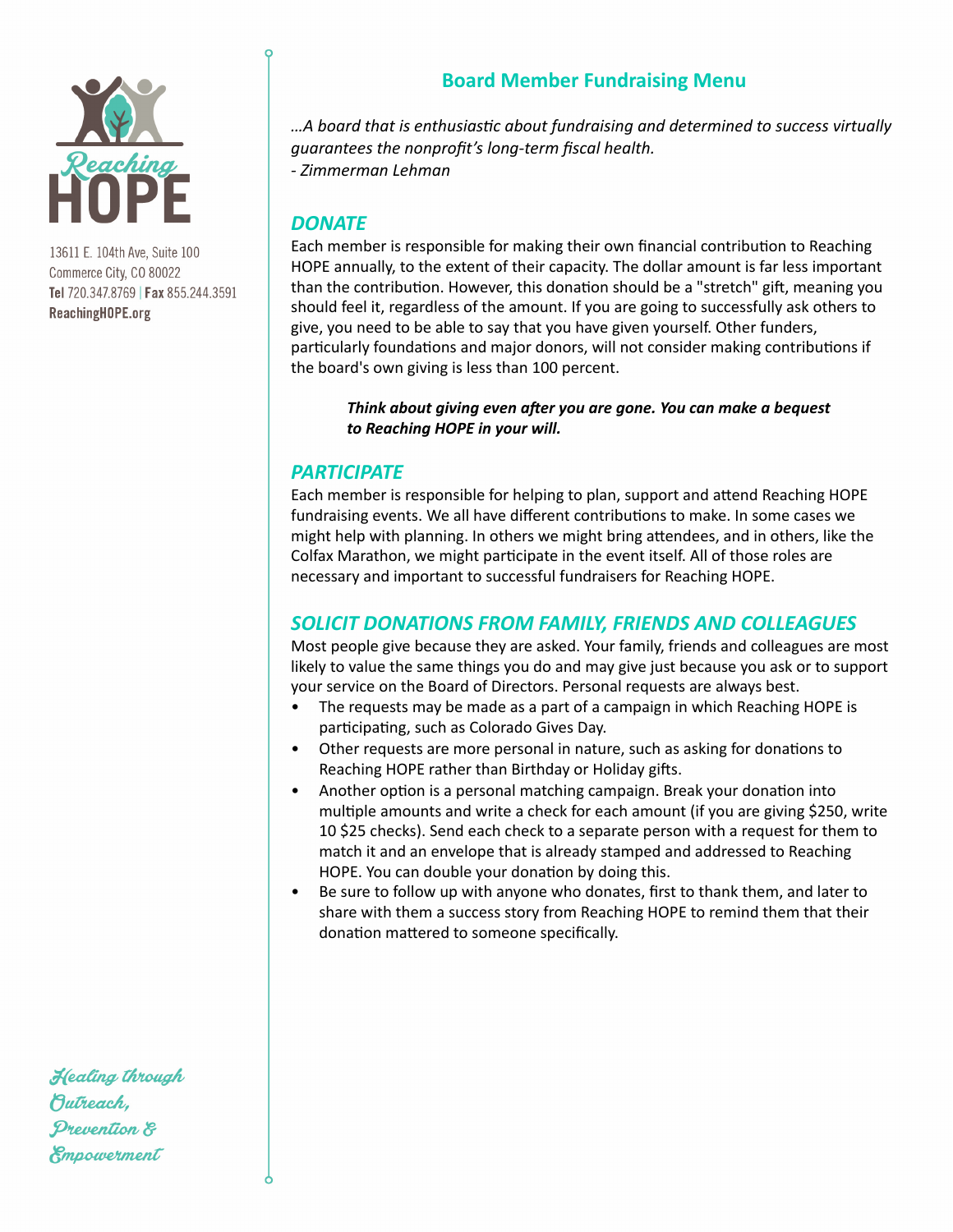

# *HOLD YOUR OWN SMALL FUND RAISING EVENT*

Think about planning and hosting your own small fund raising event. The most important thing about these events is that you plan and execute the event personally. The even should require no additional work on the part of staff or other Board members other than possible attendance (although that is not necessary). The people you invite to your own small fundraiser will be people in your personal social circle, often people who would not have contact with Reaching HOPE if you had not organized the event.

- Hold a house party with a \$10 or \$25 entrance fee and a basket by the door. This could be a sit down dinner, wine and hors d'ourves or beer and barbeque. Buy a door prize that the group would value (a gift certificate for running shoes if your friends are running enthusiasts or an expensive bottle of wine if they are wine drinkers). At the end of the evening, the person who made the largest donation gets the door prize.
- If you have friends who play in a band, ask if they will give part of the door one night to Reaching HOPE. Then recruit like crazy for all of your other friends to listen to music or go dancing.
- If you have friends who are artists or crafts men, invite them to hold a sale in your home and ask them to donate a percentage of their sales to Reaching HOPE.
- If you have friends who teach cooking, or golf or yoga, ask them to hold a benefit class for Reaching HOPE, where they donate part of the proceeds of that class to Reaching HOPE. Again, recruit to fill the classes.
- If you have a regular foursome for golf, ask if people would be willing to do a biannual or quarterly donation game. Each member of the foursome donates \$50 to a pot and the winner chooses the recipient program. Then practice like crazy so you win.
- Be creative and create your own fund raiser.

# **SOLICIT AN ORGANIZATION FOR A DONATION TO Reaching HOPE**

Think about your employer, your faith based organization or your service organization. Is there a way that your relationship with the organization can be used to solicit a donation for Reaching HOPE?

- If you participate in a faith based group, pitch Reaching HOPE for a fund raising project (some churches split the Sunday collection with a non-profit program once a month).
- If your employer has a giving program for non-profit organizations, submit Reaching HOPE as a possible choice for the program.
- Some employers have matching programs for employees who donate to non-profit programs. Sign up for a program like this if you can, it automatically enhances any donation you can make.
- Some service organizations will identify non-profits to be the recipients of their assistance for a period of time or as a partner over time. Think about pitching Reaching HOPE to your service organization for their support.

WE ALL HAVE DIFFERENT SKILLS AND ABILITIES AND WE CAN ALL FIND WAYS TO **SUPPORT Reaching HOPE's FUNDRAISING EFFORTS, NO MATTER WHAT OUR** PREVIOUS EXPERIENCE OR SKILL LEVEL. THANK YOU, IN ADVANCE, FOR THE **FUNDRAISING YOU WILL DO ON BEHALF OF Reaching HOPE WHILE YOU ARE ON** *THE BOARD AND AFTER.*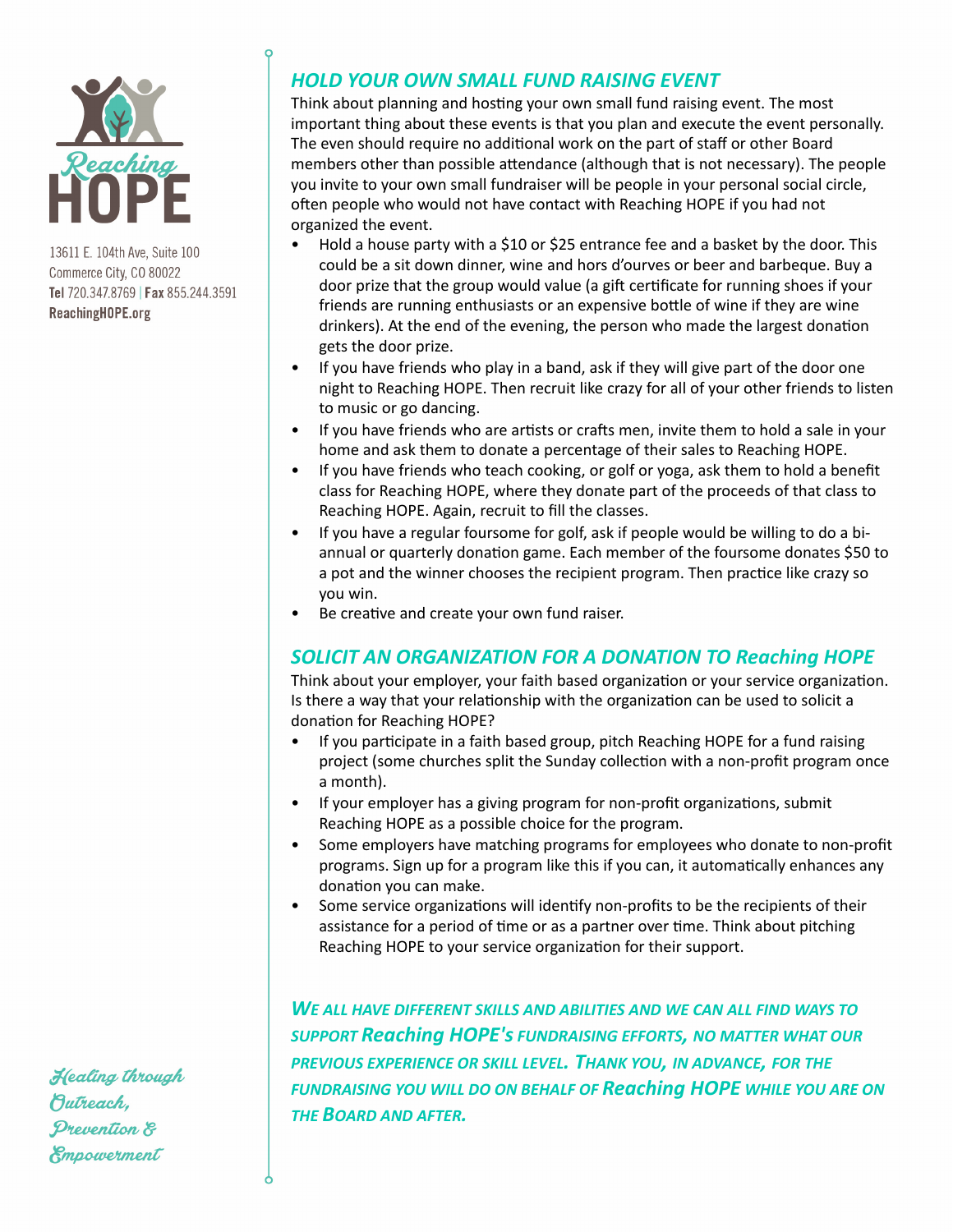

**Contact Information Date** Name Mailing Address City and the City of the City of the City of the City of the City of the City of the City of the City of the City Home Phone **Cell** Phone Email Business/Organization Occupation and Title and Title and Title and Title and Title and Title and Title and Title Brief description of responsibilities **Business Address** City **State** and State and State and State and State and State and State and State and State and State and State Business Phone Business Fax **Business Email** Please contact me at: <br>  $\blacksquare$  Home Business **Education and Experience** Undergraduate Institution Degree & Major Graduate Institution **Degree** & Major Honors/Awards Organization Affiliations (boards and committees on which you currently serve or have served)

Healing through Outreach, Prevention & Empowerment

# **Board Member Application**